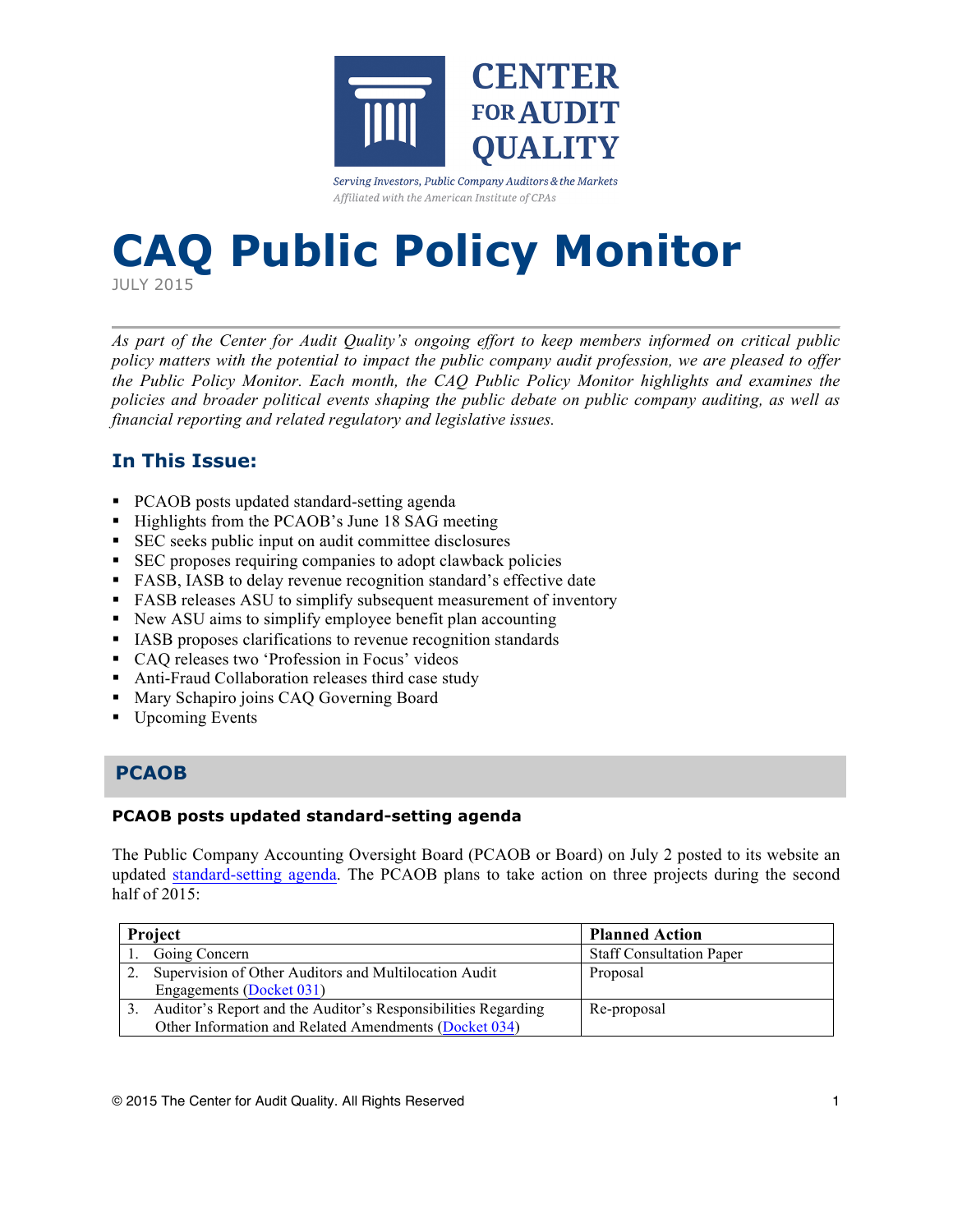- 1. The staff currently is evaluating potential revisions to the existing PCAOB standard on the auditor's going concern evaluation in light of changes in the relevant accounting requirements, input from the SAG and Investor Advisory Group, and academic research. The staff anticipates that the PCAOB will issue the staff consultation paper in the third quarter of 2015.
- 2. The PCAOB in August 2010 issued a [concept release](http://pcaobus.org/Rules/Rulemaking/Docket031/Release_2010-005_Failure_to_Supervise.pdf) on the application of the "failure to supervise" provision of the Sarbanes-Oxley Act. The staff currently is drafting a proposed standard on the planning, supervision, and performance of audits involving other auditors and multi-location audit engagements, and anticipates recommending that the Board propose the standard for public comment in the third quarter of 2015.
- 3. In August 2013, the PCAOB issued for public comment [proposed auditing standards](http://pcaobus.org/Rules/Rulemaking/Docket034/Release_2013-005_ARM.pdf) and related amendments on the auditor's report and the auditor's responsibilities regarding other information. Subsequently, the Board held a public meeting in April 2014 to discuss the proposed standards and comments received. The staff has analyzed the comments received on the proposal and at the public meeting and is drafting a re-proposal for the Board's consideration. The staff anticipates recommending that the PCAOB re-propose the auditor's reporting standard for public comment in the fourth quarter of 2015. The staff also is evaluating potential revisions to the proposed other information standard and anticipates recommending that the Board issue a separate re-proposal for the standard at a later date.

#### **Highlights from the PCAOB's June 18 SAG meeting**

The PCAOB's Standing Advisory Group (SAG) on June 18 held its [first meeting of 2015](http://pcaobus.org/News/Events/Pages/June_2015_SAG.aspx). The meeting focused on two topics: the auditor's use of the work of specialists; and auditing accounting estimates, including fair value measurements. PCAOB Chairman James Doty and Chief Auditor Martin Baumann updated the SAG on Board developments and standard-setting agenda.

#### *Using the Work of Specialists*

The SAG heard from two panels on the auditor's use of the work of specialists. One panel discussed the auditor's use of the work of an auditor's specialist, while the other focused on the auditor's use of the work of a company's specialist. The panels were comprised of various public company auditing profession representatives, specialists of different areas of expertise, and preparers. Panelists described how their companies and firms make use of, provide, or supervise specialists.

- § Several SAG members noted that a certification or credentialing process for the valuation industry could be helpful for auditors and eliminate the need to re-perform the specialists' valuations.
- § Several SAG members cautioned the PCAOB against rescinding AU 336 and forcing auditors to take full responsibility for everything a specialist does, citing cost concerns without commensurate benefit. Specifically, many SAG members noted that the requirement to recalculate the work performed by management's specialist would be overly burdensome. Several SAG members proposed retaining the principles of AU 336 with some enhancements – for example, requiring written communications between the auditor and specialist.
- § Chief Auditor Martin Baumann reiterated that the auditor is responsible for the specialist's work and needs to include documentation that supports the work done by the specialist as well as the work done by the auditor to review the specialist's work. He confirmed that the standards require auditors to have sufficient skill to be able to direct the work of specialists, including an understanding of the relevant industry, but noted that there is still a need to explore whether more specificity is needed.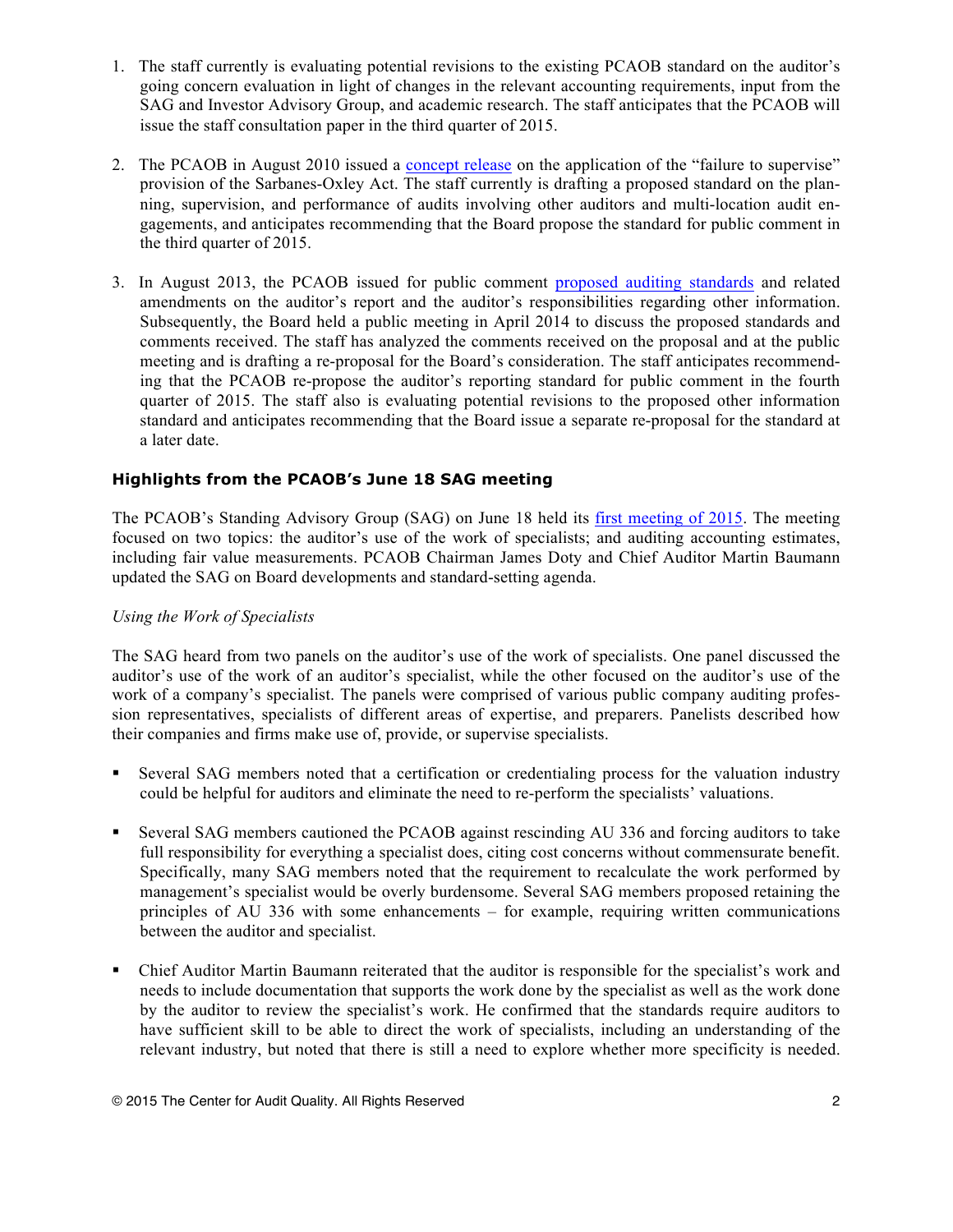Several SAG members acknowledged the expectation gap between the auditor's and specialist's responsibilities and how those roles communicate.

#### *Auditing Accounting Estimates and Fair Value Measurements*

- § In August 2014, the PCAOB released the [Staff Consultation Paper,](http://pcaobus.org/Standards/Documents/SCP_Auditing_Accounting_Estimates_Fair_Value_Measurements.pdf) *Auditing Accounting Estimates and Fair Value Measurements*. During the June 18 SAG meeting, Associate Chief Auditor Barbara Vanich provided a [status update](http://pcaobus.org/News/Events/Documents/06182015_SAGMeeting/Accounting_Estimates_and_Fair_Value.pdf) and led a discussion on the project's general direction. She noted that the staff has completed a detailed analysis of the comment letters received on the Staff Consultation Paper and conducted additional research (specifically related to measurement uncertainty and the use of third parties).
- The staff's anticipated direction in a proposal to the Board includes: (1) moving forward with the proposal for a single standard; (2) aligning a potential new standard with the PCAOB's risk assessment standards: and (3) retaining the three substantive testing approaches available to the auditor.
- § Based on its analysis and research, the staff is seeking additional information on two areas in order to develop a proposed standard for the Board to consider: emphasizing professional skepticism and addressing significant measurement uncertainty.
- Vanich added that the staff is considering certain enhancements with respect to the Use of Third Parties, including recognizing the auditor's ability to group certain homogenous securities with similar risks together for testing and including additional guidance in certain areas in a potential appendix to the standard (for example, special risk considerations related to financial instruments and impairment of financial instruments). Several SAG members agreed that there should be a uniform approach to the review of the pricing sources in the form of a SOC1 report that would be available to all. PCAOB staff questioned their authority to execute this and welcomed additional dialogue. A SAG observer noted that the SEC also lacks the authority to mandate such a report.

#### *Update on PCAOB Developments*

- § Chairman James Doty spoke generally about the standard-setting process, indicating that the PCAOB is exploring ways to be more efficient and to include economic analysis in the review of a project's effectiveness.
- § Doty updated the SAG on the PCAOB's 2014 inspection activities. He also noted that the PCAOB continues to conduct inspections in the European Union, and is working toward renewing the European Commission Adequacy Decision (which allows the PCAOB to conduct inspections in the European Union) in 2016. He added that the PCAOB is getting close to an agreement to allow the PCAOB to perform inspections on Chinese companies registered in the United States. The PCAOB will resume inspections in Hong Kong this year.
- Doty indicated that the PCAOB consulted with audit committee members to develop the information in the May 2015 [Audit Committee Dialogue.](http://pcaobus.org/sites/digitalpublications/Pages/auditcommittees.aspx) The PCAOB plans to follow up with additional dialogues at least twice a year. SAG Members generally shared positive feedback on the content of the Dialogue.

#### *Update on Standard-Setting Agenda*

§ *Auditors Reporting Model (ARM*). Chief Auditor Martin Baumann provided background on the ARM project, which includes a proposal on the communication of critical audit matters (CAMs) in the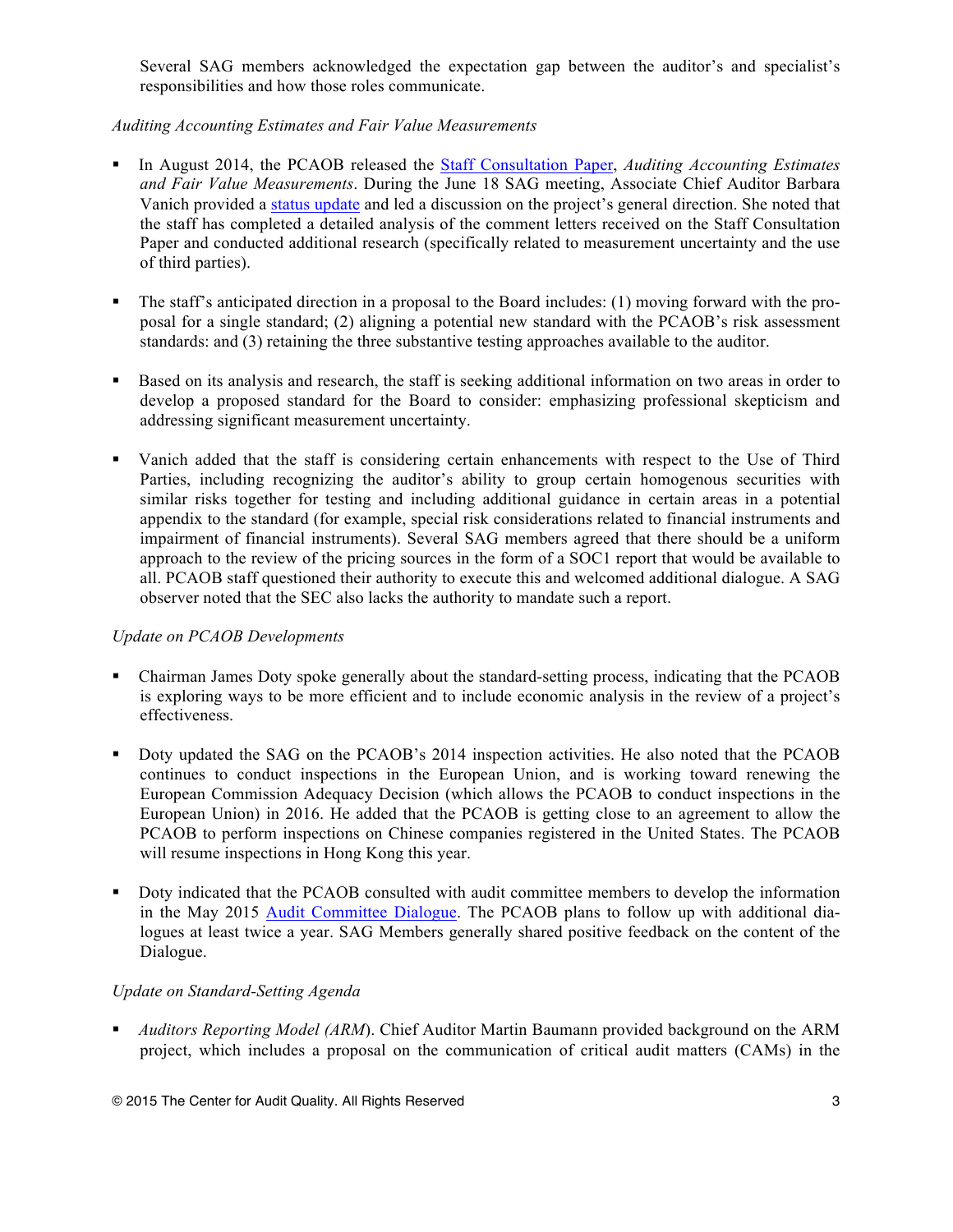auditor's report as well an increased threshold for the auditor's review of other information (OI). Several SAG members expressed their support for expanded auditor reporting through the communication of CAMs. However, SAG members expressed mixed feedback on the need to elevate auditor performance requirements with respect to OI.

- § *Going Concern*. A SAG observer expressed concerns about the conflict between the Financial Accounting Standards Board's (FASB) guidance for preparers' going concern disclosures ([ASU](http://www.fasb.org/jsp/FASB/Document_C/DocumentPage?cid=1176164329772&acceptedDisclaimer=true)  [2014-15\)](http://www.fasb.org/jsp/FASB/Document_C/DocumentPage?cid=1176164329772&acceptedDisclaimer=true) and current auditing standards, specifically related to the FASB definition of "substantial doubt" and the timeframe for evaluation of a going concern. The observer suggested that the PCAOB re-word its standards so as to clarify that the auditor's responsibility should not go beyond an evaluation of whether management's disclosures are "in accordance with GAAP."
- § *Supervision of Other Auditors and Multi-location Audit Engagements*. Baumann shared the goal of having one simplified approach that strengthens the lead audit firm's oversight over the work of other audit firms involved with the audit engagement. He expects the Board to approve the proposal by the fall.

### **SEC**

#### **SEC seeks public input on audit committee disclosures**

The Securities and Exchange Commission (SEC or Commission) on July 1 issued a [concept release](http://www.sec.gov/rules/concept/2015/33-9862.pdf) on current audit committee disclosure requirements, focusing on the audit committee's oversight of independent auditors. In addition to seeking stakeholder views about audit committee disclosures, the SEC invites comments on whether SEC disclosure requirements should be refined to provide more insight into the information the audit committee used and the factors it considered in overseeing the independent auditor.

"While current audit committee reporting requirements provide information about the role of the audit committee with respect to its oversight of the auditor, these disclosures do not describe how the audit committee executes its responsibilities," the concept release says. "Providing additional disclosure about the audit committee's oversight of the independent auditor could further inform investors about the oversight process and provide them with useful context for audit committee decisions. It may also enable investors to differentiate between companies based on the quality of audit committee oversight, and determine whether such differences in quality of oversight may contribute to differences in performance or quality of financial reporting among companies."

The concept release asks, for instance:

- § Should the Commission update the existing disclosure requirements to include all communications required by SEC rules and PCAOB standards rather than only those required by AS 16, *Communications with Audit Committees*?
- § Should there be disclosure about the audit committee's consideration beyond a statement that they have received and discussed the matters communicated by the auditor as required by PCAOB Rule 3526, *Communication with Audit Committees Concerning Independence*?
- § Audit committees currently are only required to disclose whether the required communications occurred. Should there be disclosures regarding the nature or substance of the required communications between the auditor and the audit committee?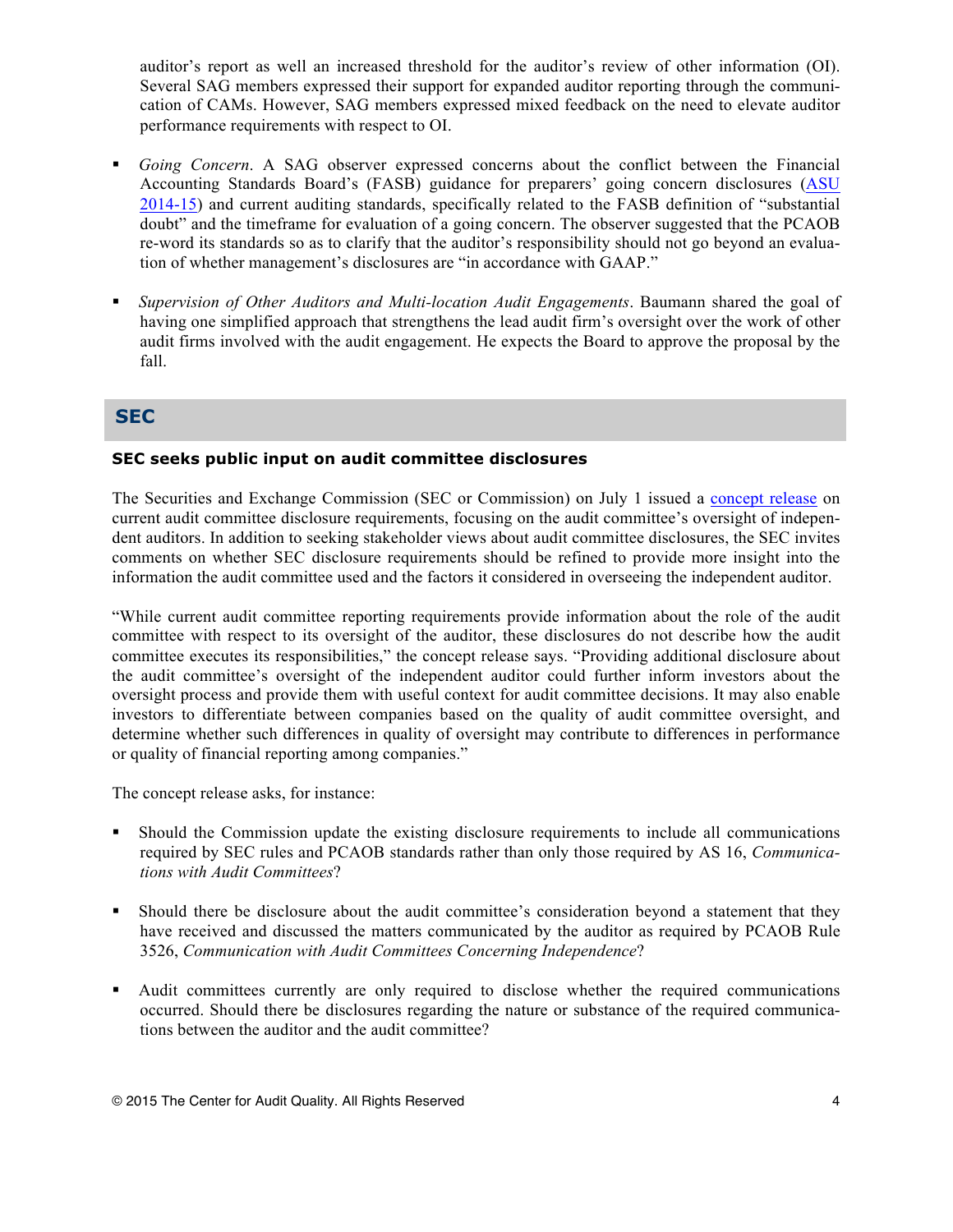- § Would disclosure about the audit committee's review and discussion of the audit firm's internal quality-control review and most recent PCAOB inspection report be useful to investors? Should the SEC require disclosure about how the audit committee considered the results described in PCAOB inspection reports in its oversight of the auditor?
- Would disclosures about whether, and if so how, the audit committee assesses, promotes, and reinforces the auditor's objectivity and professional skepticism be useful to investors?
- What types of disclosures could be made regarding the process the audit committee undertook to evaluate the external audit and performance and qualifications of the auditor, including the rationale for selecting or retaining the auditor?
- § Would disclosure of the name of the engagement partner be useful to investors? Would disclosure of any additional members of the engagement team be useful and, if so, which?
- § Should the audit committee's report include information about the length of the audit relationship?
- § Should current audit committee disclosure requirements be changed for smaller reporting companies or emerging growth companies?

The deadline for submitting comments on the concept release is September 8.

#### CAQ Point of View:

"Given the audit committee's responsibilities for broadly overseeing the financial statement process, including the work of the external and internal auditors, it is vital for investors and others with a stake in our financial markets to understand and have confidence in the audit committee's important role," CAQ Executive Director Cindy Fornelli said of the SEC concept release. "Alongside its partners in the Audit Committee Collaboration, the CAQ has worked extensively and proactively on the topic of audit committee disclosure since 2012. We look forward to reviewing the SEC's concept release and to providing analysis and views from the public company auditing profession."

#### **SEC proposes requiring companies to adopt clawback policies**

The SEC on July 1 [proposed rules](http://www.sec.gov/news/pressrelease/2015-136.html) directing national securities exchanges and associations to establish listing standards requiring companies to adopt policies that require executive officers to pay back incentive-based compensation that later is shown to have been awarded in error. In particular:

- Recovery would be required from current and former executive officers who received incentive-based compensation during the three fiscal years preceding the date on which the company was required to prepare an accounting restatement to correct a material error. Recovery would be required without regard to whether any misconduct occurred or an executive officer's responsibility for the erroneous financial statements.
- § Companies would be required to recover the amount of incentive-based compensation received by an executive officer that exceeds the amount the officer would have received had the incentive-based compensation been determined based on the accounting restatement. For incentive-based compensation based on stock price or total shareholder return, companies could use a reasonable estimate of the effect of the restatement on the applicable measure to determine the amount to be recovered.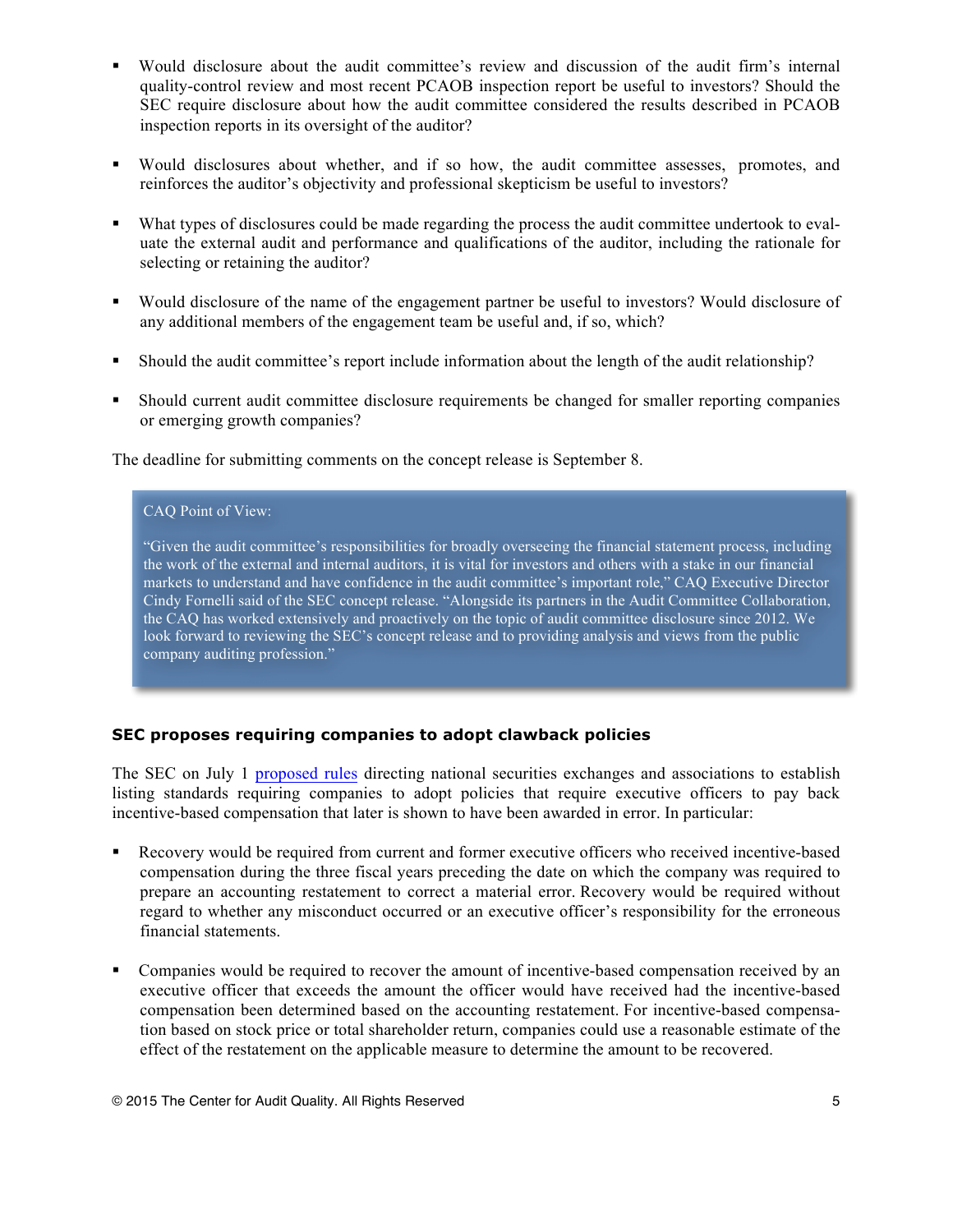§ A company would be subject to delisting if it failed to adopt a compensation recovery policy that complied with the applicable listing standard, disclose the policy in accordance with SEC rules, or comply with the policy's recovery provisions.

The deadline for submitting comments on the proposed rules is September 14.

## **FASB/IASB**

#### **FASB, IASB to delay revenue recognition standard's effective date**

The FASB on July 9 [voted](http://www.fasb.org/cs/ContentServer?c=FASBContent_C&pagename=FASB%2FFASBContent_C%2FActionAlertPage&cid=1176166178556) to delay the effective date of the new revenue recognition standard by one year, with early adoption permitted as of the original effective date. The FASB expects to issue the final Accounting Standards Update (ASU) formally amending the effective date by the end of the third quarter of 2015.

For annual reporting, public business entities, certain not-for-profit entities, and certain employee benefit plans will apply the new revenue recognition standard in annual reporting periods beginning after December 15, 2017. All other entities will apply the new revenue standard to interim reporting periods within annual reporting periods beginning after December 15, 2019 – that is, all other entities will not be required to apply the guidance in the new revenue standard in interim periods within the year of adoption.

For interim reporting, public business entities, certain not-for-profit entities, and certain employee benefit plans will apply the new revenue standard to interim reporting periods within annual reporting periods beginning after December 15, 2017 (that is, beginning in the first interim period within the year of adoption). All other entities will apply the new revenue standard to interim reporting periods within annual reporting periods beginning after December 15, 2019 (that is, all other entities will not be required to apply the guidance in the new revenue standard in interim periods within the year of adoption).

The International Accounting Standards Board (IASB) on July 22 also [confirmed](http://www.ifrs.org/Alerts/PressRelease/Pages/IASB-confirms-one-year-deferral-of-effective-date-of-revenue-Standard.aspx) a one-year deferral of the effective date of IFRS 15, *Revenue from Contracts with Customers*, to January 1, 2018. The IASB expects to issue the formal amendment to the standard, specifying the new effective date, in September.

#### **FASB releases ASU to simplify subsequent measurement of inventory**

The FASB on July 22 released [Accounting Standards Update \(ASU\) No. 2015-11,](http://www.fasb.org/jsp/FASB/Document_C/DocumentPage?cid=1176166207669&acceptedDisclaimer=true) *Inventory (Topic 330), Simplifying the Measurement of Inventory*. The ASU does not apply to inventory measured using last-in, first-out (LIFO) or the retail inventory method. The amendments apply to all other inventory, which includes inventory that is measured using first-in, first-out (FIFO) or average cost.

Under the ASU, an entity should measure inventory within the scope of this Update at the lower of cost and net realizable value. Net realizable value is the estimated selling prices in the ordinary course of business, less reasonably predictable costs of completion, disposal, and transportation. Subsequent measurement is unchanged for inventory measured using LIFO or the retail inventory method.

The ASU is effective for public business entities for fiscal years beginning after December 15, 2016, including interim periods within those fiscal years. For all other entities, the ASU takes effect for fiscal years beginning after December 15, 2016, and interim periods within fiscal years beginning after December 15, 2017. The new guidance should be applied prospectively, and earlier application is permitted as of the beginning of an interim or annual reporting period.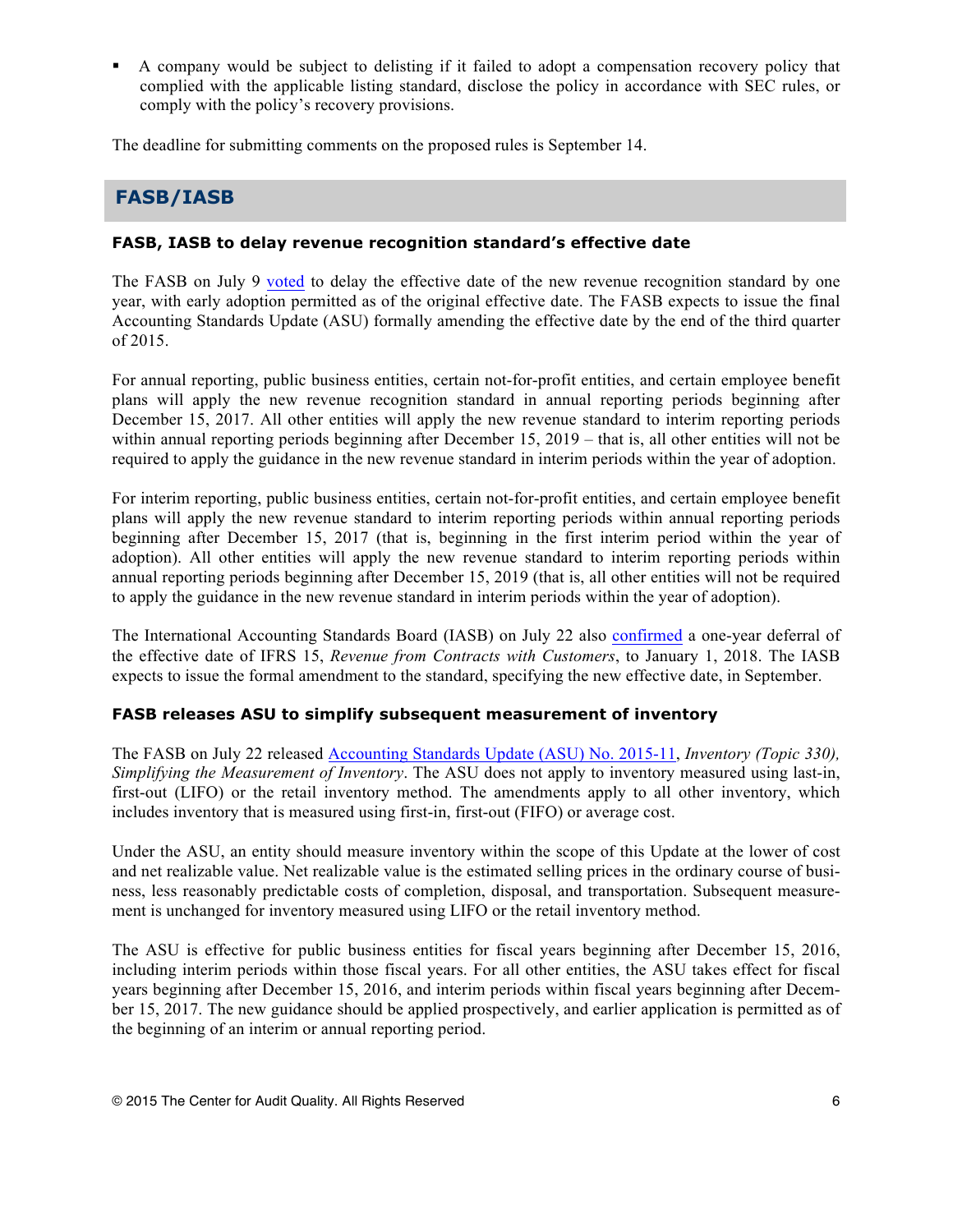#### **New ASU aims to simplify employee benefit plan accounting**

The FASB on July 31 issued [ASU 2015-12](http://www.fasb.org/jsp/FASB/Document_C/DocumentPage?cid=1176166228978&acceptedDisclaimer=true), *Plan Accounting (Topics 960, 962, and 965) – (Part I) Fully Benefit-Responsive Investment Contracts, (Part II) Plan Investment Disclosures, (Part III) Measurement Date Practical Expedient*.

- Under the amendments in Part I, fully benefit-responsive investment contracts are measured, presented, and disclosed only at contract value. A plan will continue to provide disclosures that help users understand the nature and risks of fully benefit-responsive investment contracts. The amendments are effective for fiscal years beginning after December 15, 2015. Earlier application is permitted. An entity should apply the amendments retrospectively for all financial statements presented.
- Part II eliminates the requirements for participant-directed investments and nonparticipant-directed investments to disclose: (1) individual investments that represent 5 percent or more of net assets available for benefits, and (2) the net appreciation or depreciation for investments by general type. The amendments are effective for fiscal years beginning after December 15, 2015. Earlier application is permitted. An entity should apply the amendments retrospectively for all financial statements presented.
- The amendments in Part III provide a practical expedient to permit plans to measure investments and investment-related accounts (for example, a liability for a pending trade with a broker) as of a monthend date that is closest to the plan's fiscal year-end, when the fiscal period does not coincide with a month-end. The amendments are effective for fiscal years beginning after December 15, 2015. Earlier application is permitted. An entity should apply the amendments prospectively.

#### **IASB proposes clarifications to revenue recognition standards**

The IASB on July 30 [proposed](http://www.ifrs.org/Current-Projects/IASB-Projects/Clarifications-IFRS-15-Issues-from-TRG-discussions/Pages/Clarifications-to-IFRS-15-Exposure-Draft-and-Comment-Letters.aspx) clarifications to and transition reliefs for IFRS 15, *Revenue from Contracts with Customers*. The Exposure Draft proposes to clarify:

- How to identify the performance obligations in a contract;
- How to determine whether a party involved in a transaction is the principal (responsible for providing the goods or services) or the agent (responsible for arranging for the goods or services to be provided to the customer); and
- § How to determine whether a license provides the customer with a right to access or a right to use the entity's intellectual property.

The IASB also proposed two reliefs to aid the transition to the new revenue recognition standard. The deadline for submitting comments on the proposals is October 28. The Board said that it expects to complete its discussions on these issues by the end of 2015, after which the final amendments to IFRS 15 will be issued.

# **CAQ Updates**

#### **CAQ releases two 'Profession in Focus' videos**

The Center for Audit Quality (CAQ) on July 8 released the [third episode](https://youtu.be/zrq58AANSkk) of its online video series, *Profession in Focus*. In this episode, CAQ Governing Board member Lynn Paine, the John G. McLean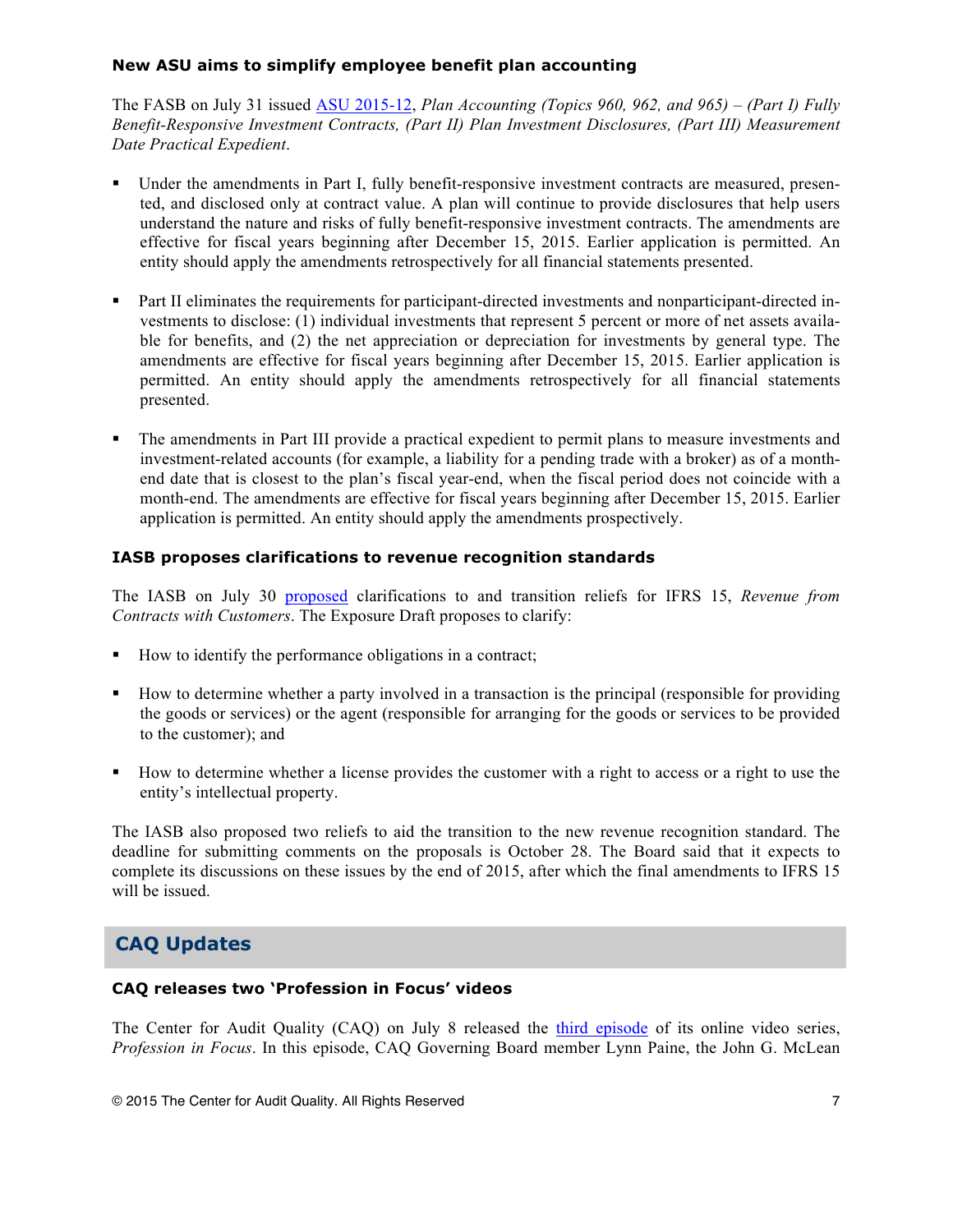Professor of Business Administration and Senior Associate Dean at the Harvard Business School, discusses the importance of robust and independent academic research to the public company auditing profession.

In the [fourth episode](https://youtu.be/UV6StWj5qZM), which the CAQ released on July 28, Governing Board member Michele J. Hooper – President and CEO, The Directors' Council, and co-chair of the Anti-Fraud Collaboration's Steering Committee – discusses the work of the Anti-Fraud Collaboration, including its innovative series of case studies. "These case studies are a useful addition to the arsenal of fraud tools that we have brought to the marketplace," she says.

The video series is [archived](http://www.thecaq.org/resources/video-library/profession-in-focus) on the CAQ website.

#### **Anti-Fraud Collaboration releases third case study**

The Anti-Fraud Collaboration – a joint effort of the Center for Audit Quality, Financial Executives International, Institute of Internal Auditors, and National Association of Corporate Directors – on July 28 released the latest installment of its [series of case studies](http://antifraudcollaboration.org/resources/case-studies/) examining how to identify and stop accounting fraud in an organization. The [Kendallville Bank Case Study](http://www.thecaq.org/docs/default-source/reports-and-publications/caq_kendallville_bank.pdf) explores potential material fraud at a fictitious regional bank. With a plot revolving around the questionable accounting decisions of a star executive, the hypothetical scenario is designed to foster a greater understanding of the importance of exercising skepticism as a participant in the financial reporting process at publicly traded companies.

The Collaboration has also created a [short video](https://www.youtube.com/watch?v=TYWzl_KRpXg&feature=youtu.be) that introduces the case study and brings it to life in cinematic fashion.

Kendallville Bank is the Collaboration's third case study. The first, Hollate Manufacturing, focused on understanding the conditions that can generate and perpetuate fraud and misrepresentation in financial reporting. The second, Carolina Wilderness Outfitters, is intended to facilitate a discussion about how to conduct an internal investigation when fraud is suspected in an organization. The series of case studies is designed for all members of the financial reporting supply chain.

#### **Mary Schapiro joins CAQ Governing Board**

Former SEC Chairman Mary Schapiro has joined the CAQ's Governing Board as one of three independent members, the CAQ [announced](http://www.thecaq.org/newsroom/2015/07/09/mary-l.-schapiro-joins-caq-governing-board) on July 9. During her four years as chairman, from January 2009 to December 2012, the SEC pursued one of the busiest rulemaking agendas in its history, while bringing a record number of enforcement actions. The agency also executed a comprehensive restructuring program to improve protections for investors.

Prior to becoming SEC chairman, Schapiro served as CEO of the Financial Industry Regulatory Authority (FINRA), the largest nongovernmental regulator of securities firms. Earlier, she was Commodity Futures Trading Commission (CFTC) chairman and a commissioner of the SEC. She began her career at the CFTC, serving first as a trial attorney and later as counsel and executive assistant to the chairman. She was the first woman to serve as SEC chairman, and the only person to have served as chairman of both the SEC and the CFTC.

"The public company auditing profession plays a critical role in protecting investors in our capital markets, and the CAQ plays a key role in focusing on continuous improvements to audit quality," Schapiro said. "Following in the footsteps of my good friend, the late Harvey Goldschmid, I look forward to working alongside my fellow Governing Board members to help the CAQ carry out its important mission."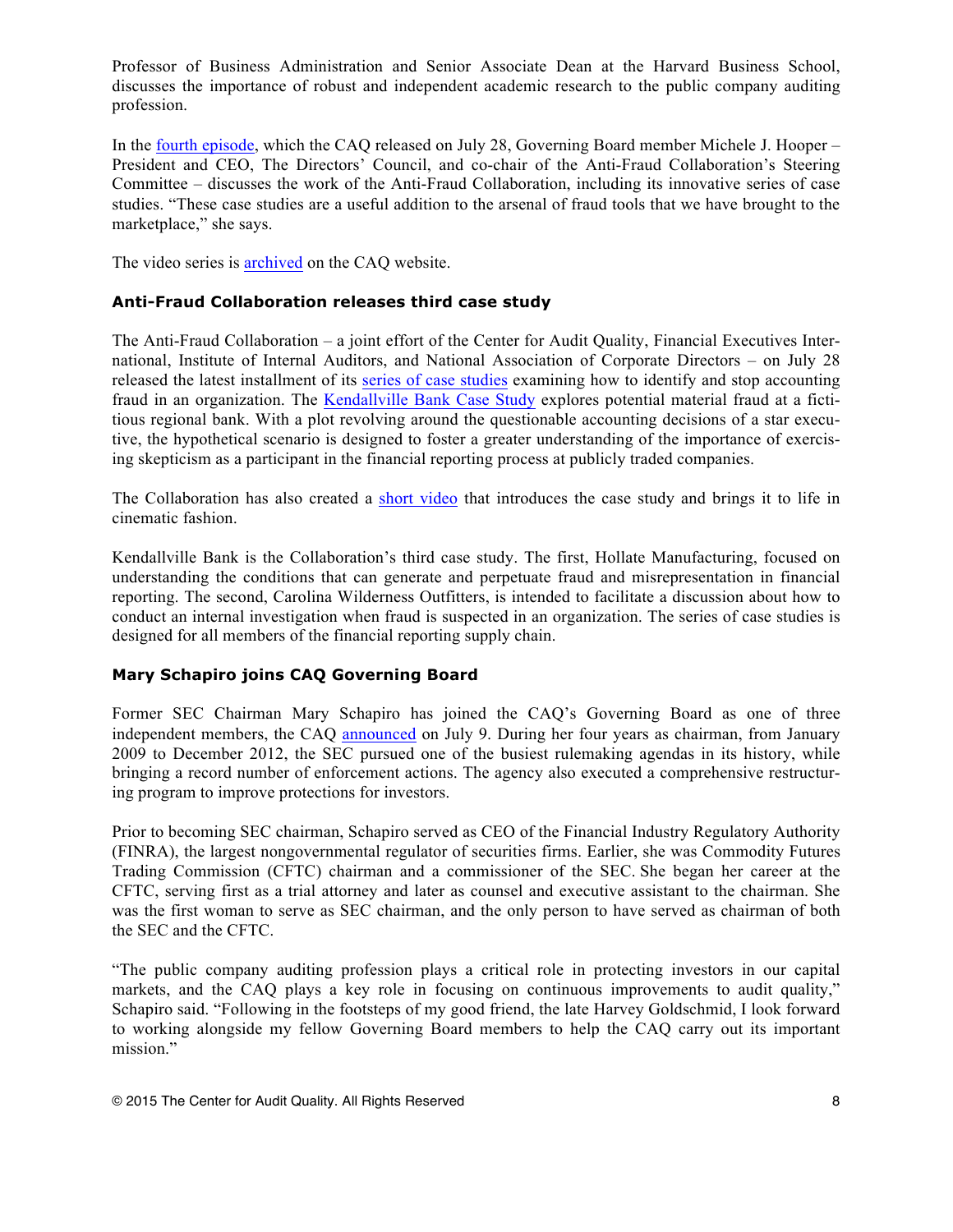## **Upcoming Events**

**August 5** FASB Board Meeting, Norwalk, CT [\(Link](http://www.fasb.org/jsp/FASB/Page/SectionPage&cid=1218220079452))

**August 5** SEC Open Meeting, Washington, DC [\(Link\)](http://www.sec.gov/news/openmeetings/2015/ssamtg080515.htm)

**August 7-12** American Accounting Association Annual Meeting, Chicago, IL [\(Link](http://aaahq.org/Meetings/Annual-Meeting))

**September 16-18** AICPA National Conference on Banks & Savings Institutions, Washington, DC [\(Link\)](http://www.cpa2biz.com/AST/Main/CPA2BIZ_Primary/AuditAttest/PRDOVR~PC-BANK/PC-BANK.jsp)

**September 21-25** IAASB Board Meeting, New York, NY [\(Link\)](http://www.ifac.org/auditing-assurance/meetings/new-york-usa-10)

**September 24** PCAOB Forum for Auditors of Broker-Dealers, Jersey City, NJ [\(Link\)](http://pcaobus.org/News/Events/Pages/BDF_JerseyCity.aspx)

**September 26-29** NACD Global Board Leaders' Summit, Washington, DC [\(Link\)](http://www.nacdonline.org/Conference/content.cfm?ItemNumber=4755)

**September 27-30** ICI Tax and Accounting Conference, Orlando, FL ([Link\)](http://www.ici.org/events/upcoming/conf_15_tac)

**September 30** ICGN Boston Event, Boston, MA [\(Link\)](https://www.icgn.org/conferences/)

**September 30-October 2** CII Fall Conference, Boston, MA [\(Link\)](http://www.cii.org/calendar_day.asp?date=9/30/2015)

**October 6** U.S. Chamber of Commerce Cybersecurity Summit, Washington, DC [\(Link](https://www.uschamber.com/event/fourth-annual-cybersecurity-summit))

**October 6** PCAOB Forum on Auditing in the Small Business Environment, Pittsburgh, PA [\(Link\)](http://pcaobus.org/News/Events/Pages/SBF_Pittsburgh.aspx)

**Oct 22-23** PCAOB Conference on Auditing and Capital Markets, Washington, DC [\(Link\)](http://pcaobus.org/News/Events/Pages/2015_CEA_Conference.aspx)

**October 25-28** NASBA Annual Meeting, Dana Point, CA [\(Link\)](http://nasba.org/blog/2011/01/26/2015annualmeeting)

**October 28** PCAOB Forum for Auditors of Broker-Dealers, West Palm Beach, FL ([Link](http://pcaobus.org/News/Events/Pages/BDF_WestPalmBeach.aspx))

**October 29** PCAOB Forum on Auditing in the Small Business Environment, West Palm Beach, FL [\(Link\)](http://pcaobus.org/News/Events/Pages/SBF_WestPalmBeach.aspx)

© 2015 The Center for Audit Quality. All Rights Reserved 9